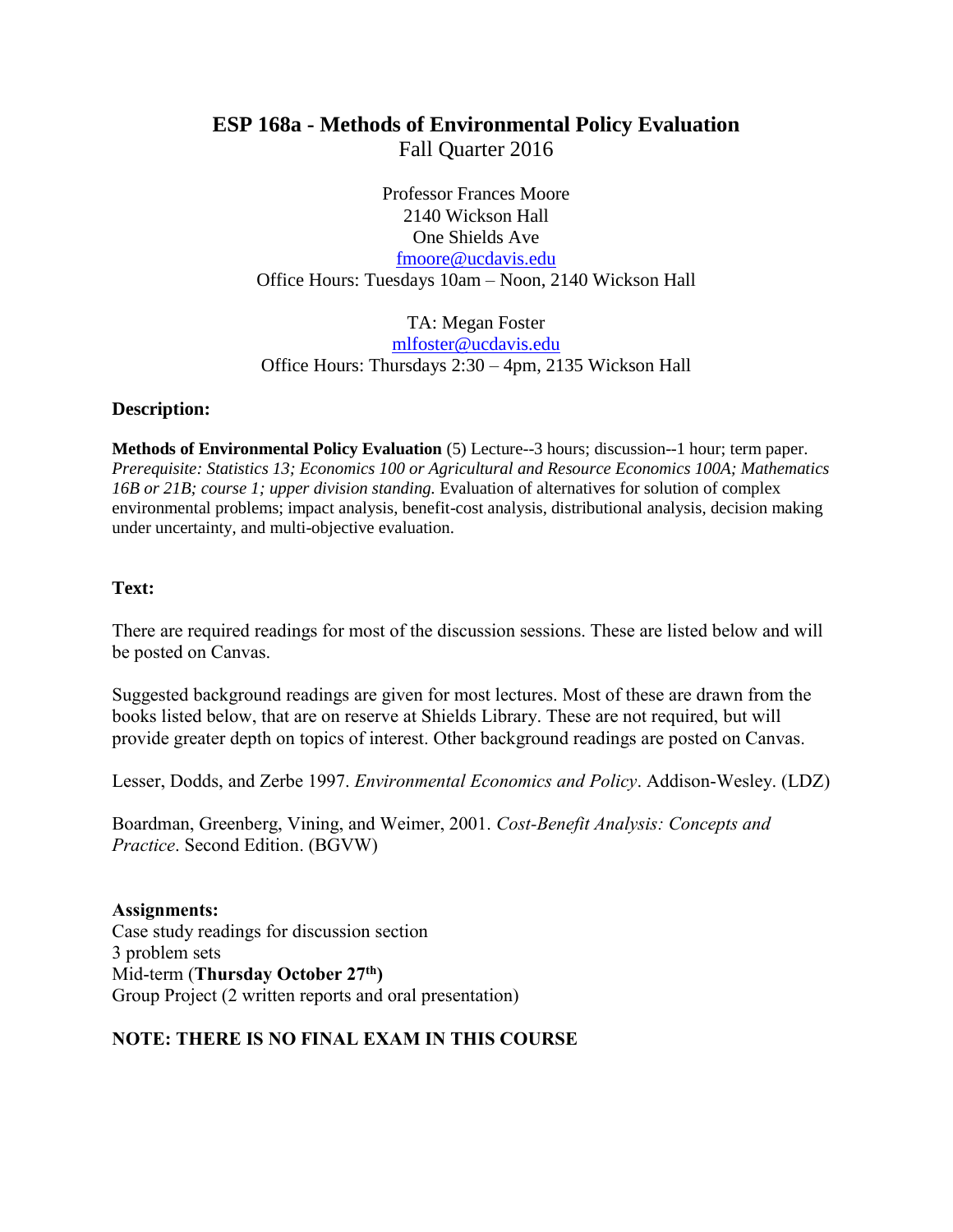# **Grading:**

| Problem Set 1 (due October $4th$ )         | $10\%$ |
|--------------------------------------------|--------|
| Problem Set 2 (due October $11^{th}$ )     | 10%    |
| Problem Set 3 (due October $20th$ )        | 10%    |
| Class Participation (discussion section):  | 15%    |
| Class Project/Term Paper and Presentation: | 40%    |
| Mid-Term (October $27th$ )                 | 15%    |

## **Late Policy:**

Do not turn in assignments late. Look at assignments early and plan ahead. Problem sets handed in late will automatically have 5 points deducted. Each additional day will mean 5 additional points deducted. Any work handed in more than a week late will not be graded.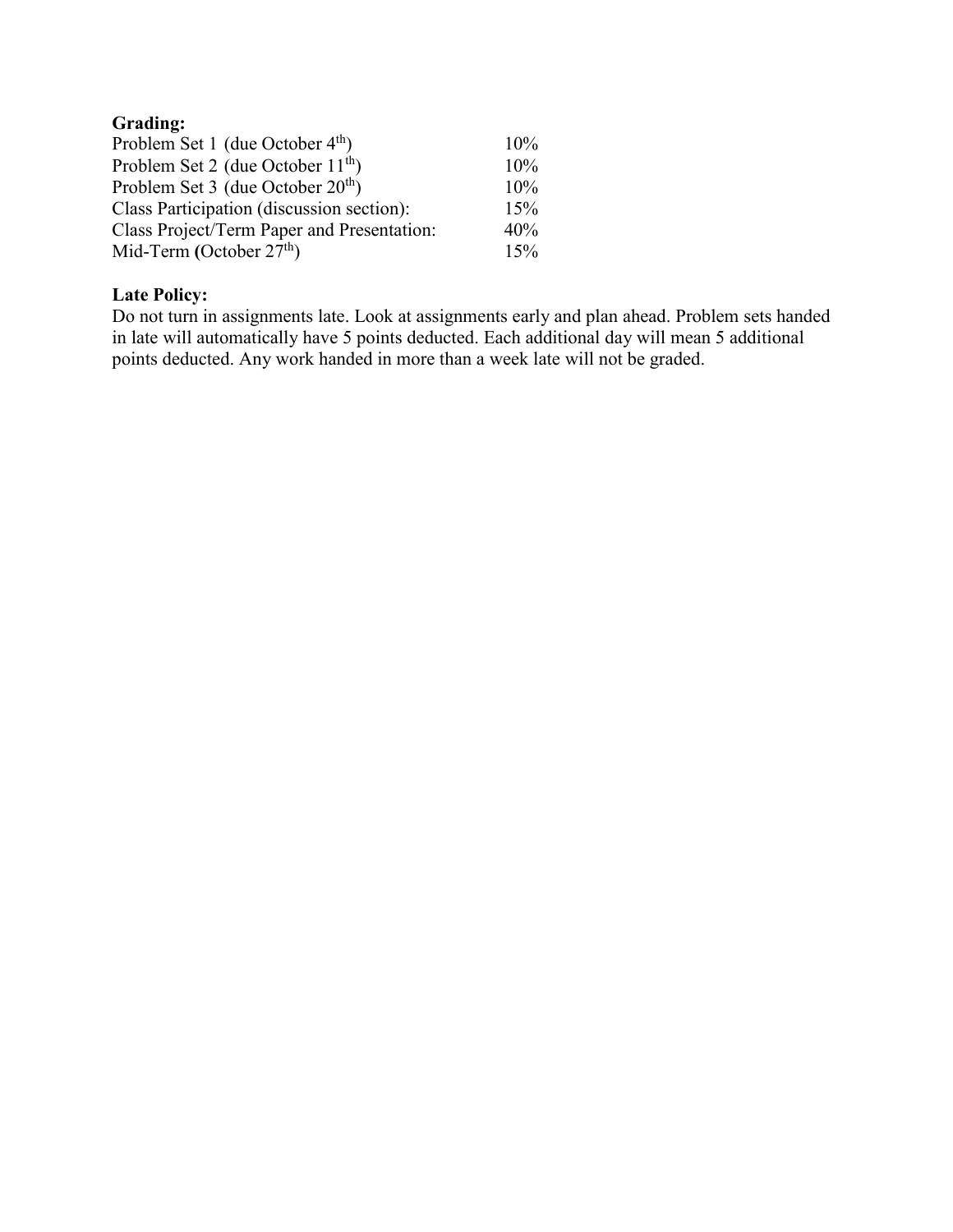## **Topics Covered, Required and Background Readings, and Assignments Due**

**WEEK 1 (September 19th – 23rd) -------------------------------------------------------------------------- Thursday Lecture:** Introduction to environmental policy analysis, steps in the policy analysis process, defining a problem, developing alternative solutions, predicting consequences, ranking outcomes, making a decision. *Problem Set 1 Assigned* Background Reading LDZ, Chapters 5 and 6, pp.86-144.

**WEEK 2 (September 26th – 30th) -------------------------------------------------------------------------- Monday Section:** Model development examples, EXCEL review, graphing.

**Tuesday Lecture:** Models: Developing a model, types of models, data sources. Intro to class project.

**Thursday Lecture:** Models: Evaluating models, model ensembles and uncertainty, communicating results. Other ways of predicting policy consequences. Background Reading:

Prisley and Mortimer, 2004. "A Synthesis of Literature on Evaluation of Models for Policy Applications, with Implications for Forest Carbon Accounting". *Forest Ecology and Management*, **198**, pp. 89-103.

### **WEEK 3 (October 3rd – 7 th) --------------------------------------------------------------------------------**

**Monday Section:** Modeling Case Study: Projecting Water Scarcity and Stress Required Reading:

- Schewe et al., 2013. "Multimodel Assessment of Water Scarcity Under Climate Change". *Proceedings of the National Academy of Sciences*, **111**, pp. 3245-3250
- Hejazi et al., 2015. "21<sup>st</sup> Century United States Emissions Mitigation Could Increase Water Stress More than the Climate Change it is Mitigating". *Proceedings of the National Academy of Sciences*, **112**, pp. 10635-10640.
- Mankin et al., 2015. "The Potential for Snow to Supply Human Water Demand in the Present and Future". *Environmental Research Letters*, **10**, pp. 114016

**Tuesday Lecture:** Introduction to cost-benefit analysis. Discounting. Environmental valuation: Ecosystem Services. *Problem Set 1 Due. Problem Set 2 Assigned.* Background Reading

LDZ, Chapter 11: Measuring Environmental Costs and Benefits, pp. 268-314

**Thursday Lecture:** Environmental valuation: Hedonic valuation and value of a statistical life (VSL). *Project groups finalized.* Background Reading LDZ, Chapter 12: Measuring the Value of Life and Health, pp. 315-340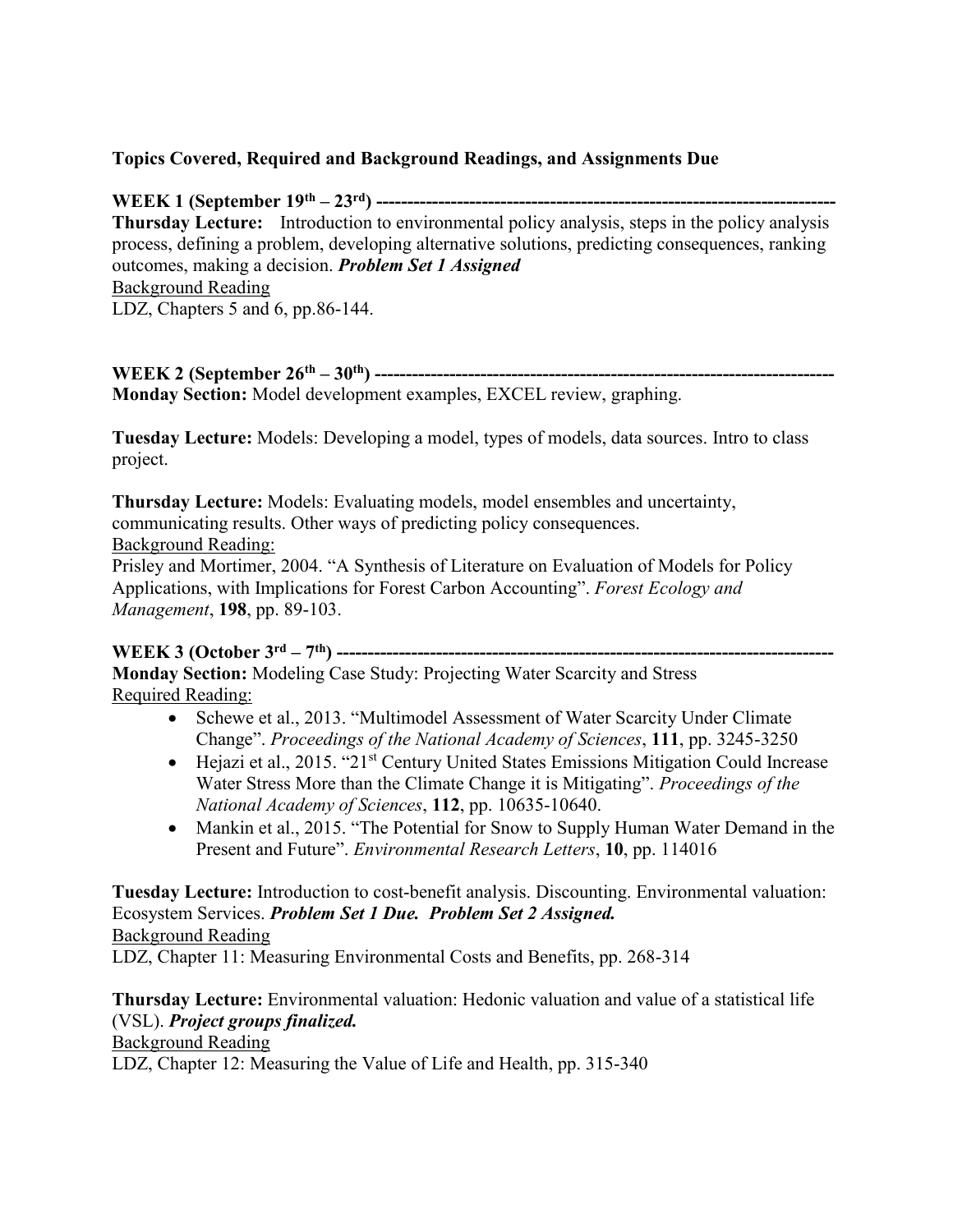#### **WEEK 4 (October 10th -14th) -------------------------------------------------------------------------------**

**Monday Section:** Estimating Environmental Benefits Case Study: The Mercury and Air Toxics Standard

Required Reading:

- EPA, 2011. "Regulatory Impact Analysis for the Final Mercury and Air Toxics Standards":
	- o Executive Summary ES1-ES20
	- o Section 4.7 Mercury Benefits Analysis Modeling Methodology 4-38 4-48
	- o Section 5.4.4 Economic Valuation Estimates 5-39 5-49
	- o Section 5.4.5 Hospital Admissions Valuation 5-49 5-59
- Robinson, 2007. "How US Government Agencies Value Mortality Risk Reductions", *Review of Environmental Economics and Policy*, **1**, 2, pp. 283-299.

**Tuesday Lecture:** Environmental valuation: Contingent valuation and travel-cost method. *Problem Set 2 Due.* 

#### Background Reading:

LDZ, Chapter 11: Measuring Environmental Costs and Benefits, pp. 268-314 BGVW, Chapter 14: Valuing Impacts Through Surveys, pp. 358-390

**Thursday Lecture:** Risk and uncertainty: Quantification of risk, sensitivity analysis, Monte-Carlo methods, value of information, risk aversion. *Summary of project topics due*. *Problem Set 3 Assigned.*

Background Reading:

BGVW, Chapter 7: Dealing with Uncertainty, pp. 156-191

**WEEK 5 (October 17th -21st) ------------------------------------------------------------------------------- Monday Section:** Dealing with Risk and Uncertainty: Planning for Adaptation to Climate Change

Required Readings

- Hallegatte, 2009. "Strategies to Adapt to an Uncertain Climate Change". *Global Environmental Change*, **19**, pp. 240-247.
- Hallegatte, S., 2006. "A cost-benefit analysis of the New Orleans Flood Protection System", Regulatory Analysis 06-02. AEI-Brookings Joint Center. March 2006.

**Tuesday Lecture:** Risk and uncertainty: Decision-making under uncertainty, expected value calculations, robust decision-making, minimax, irreversibility and option values, diversification. Communicating uncertainty and risk.

Background Reading:

LDZ, Chapter 14: Risk, Uncertainty, and Environmental Policy, pp. 384-435. BGVW, Chapter 8: Option Price and Option Value, pp. 192-212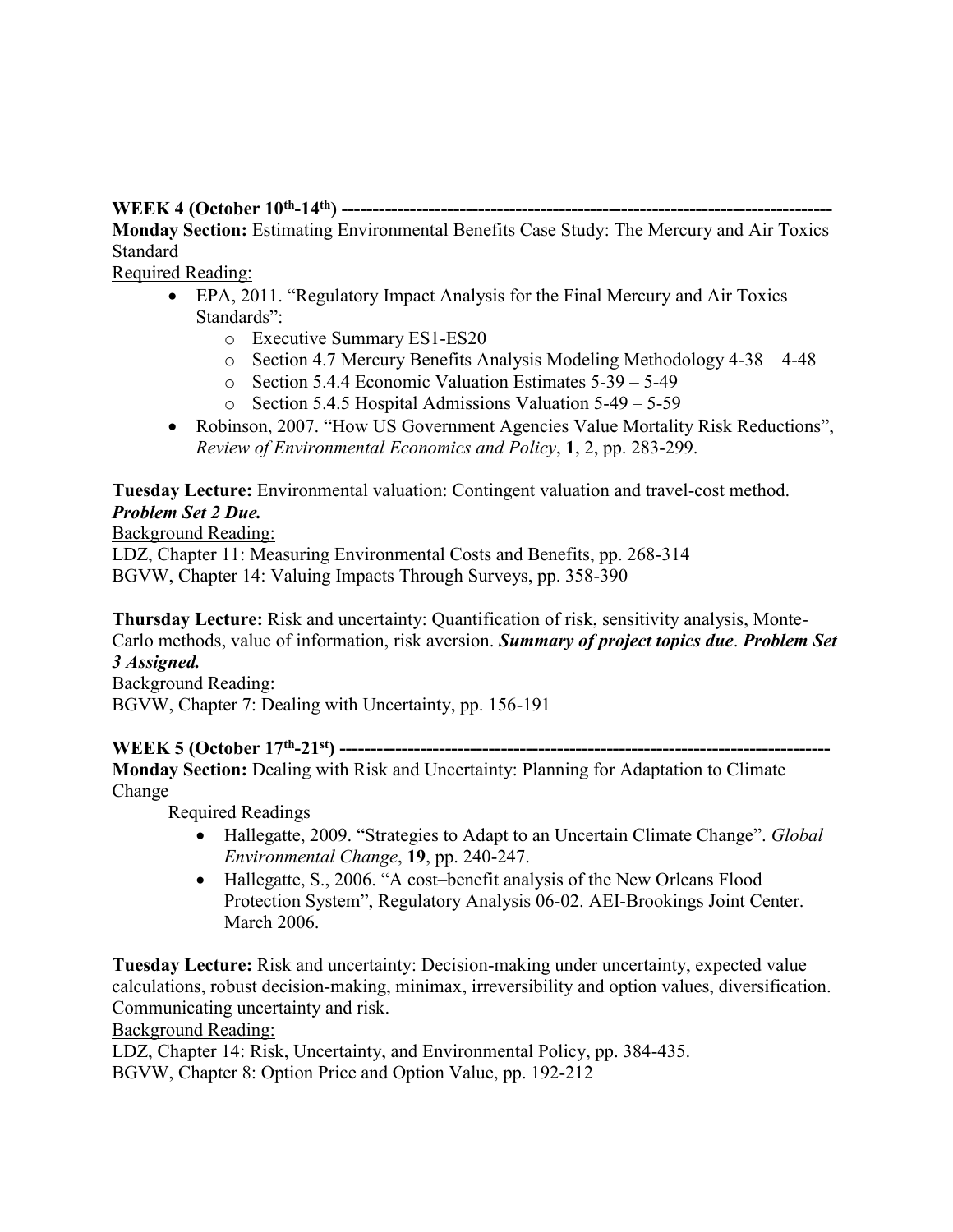**Thursday Lecture:** Measuring costs of environmental policy. Types of environmental policies. Optimal and second-best settings. General equilibrium effects. *Problem Set 3 Due.* Background Reading: LDZ, Chapter 7: Policies to Address Efficiency Goals, pp. 145-180.

**WEEK 6 (October 24th -28th) -------------------------------------------------------------------------------- Monday Section:** Midterm Review.

**Tuesday Lecture:** Life-cycle assessment.

Background Reading

International Standards Organization, 1997. "Environmental Management – Lifecycle Analysis – Principles and Framework"

## **Thursday Lecture:** *MIDTERM EXAM*

**WEEK 7 (October 31st – November 4th) ----------------------------------------------------------------- Monday Section:** LCA Case Study – Lifecycle Greenhouse Gas Emissions of Biofuels and the U.S. Renewable Fuel Standard

## Required Reading:

- Browse through the EPA's website on the Renewable Fuel Standard at <https://www.epa.gov/renewable-fuel-standard-program>
- Look in detail at spreadsheet describing the EPA's LCA results for corn ethanol
- Searchinger et al. 2008. "Use of US Croplands for Biofuels Increases Greenhouse Gases Through Emissions from Land-Use Change". *Science*. **319**, pp. 1238-1240. Also read the Supplementary Information pp. 1-19.
- [Optional: Rajagopal and Zilberman. "The Use of Environmental Life-Cycle Analysis for Evaluating Biofuels". *Giannini Foundation of Agricultural Economics*, pp 5-8.

**Tuesday Lecture:** Distributional impacts: Environmental justice. Pareto improvements and Kaldor-Hicks Criterion.

Background Reading:

Commission for Racial Justice, 1987, "Toxic Wastes and Race in the United States: A National Report on the Racial and Socio-Economic Characteristics of Communities with Hazardous Waste Sites".

**Thursday Lecture:** Distributional impacts: International and inter-generational issues Background Reading:

LDZ, Chapter 13: Discounting Environmental Benefits and Costs Over Time, pp. 341-384. BGVW, Chapter 6: Discounting Future Benefits and Costs, pp. 120-155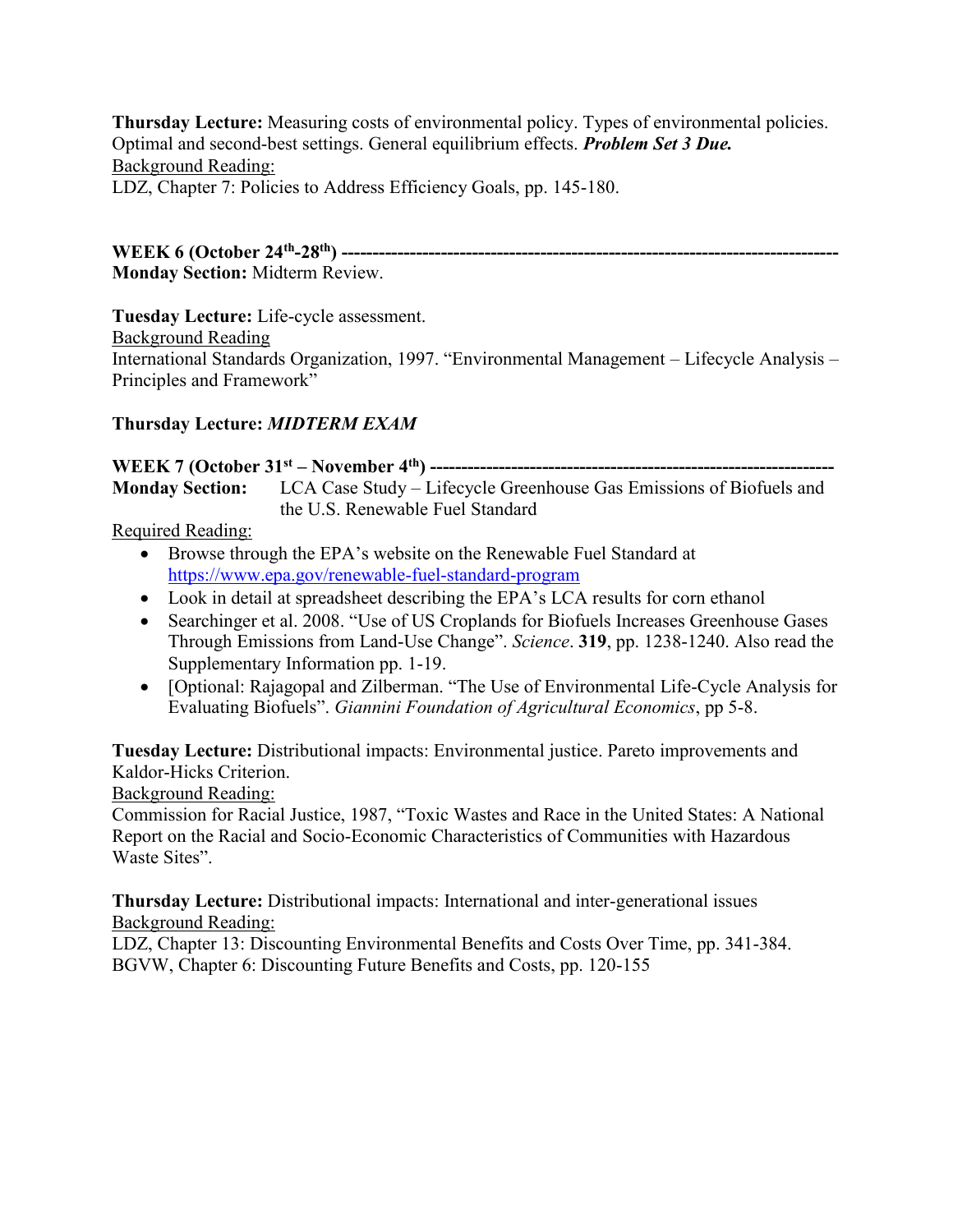## **WEEK 8 (November 7th – 11th) ---------------------------------------------------------------------------- Monday Section:** Air Quality and Environmental Justice in the Bay Area Required Reading

- Explore the EPA's Environmental Justice screening tool: [https://ejscreen.epa.gov/mapper/.](https://ejscreen.epa.gov/mapper/) Read how the EJ Index is calculated at [https://www.epa.gov/ejscreen/environmental-justice-indexes-ejscreen.](https://www.epa.gov/ejscreen/environmental-justice-indexes-ejscreen) Use the screening tool to make a side-by-side map showing Oakland. On the left map plot the EJ Index for NATA Air Toxics Cancer Risk. On the right plot the Environmental Indicator for NATA Air Toxics Cancer Risk. Think about why these two maps are different. Use the Print Screen button to save and print a copy of the map.
- Communities for a Better Environment, "Cumulative Impacts in East Oakland: Findings from a Community-Based Mapping Study".
- Bay Area Air Quality Management District, 2014. "Identifying Areas with Cumulative Impacts from Air Pollution in the San Francisco Bay Area". Read Methodology and Results (pp. 11-34)
- Bay Area Air Quality Management District, 2015. "Using the Product of Ranks to Calculate Disadvantage from CalEnviroScreen 2.0 Data"

**Tuesday Lecture:** Multi-Criteria Assessment. Background Reading LDZ, Chapter 10: Balancing Policy Goals, pp. 238-265

**Thursday Lecture:** Guest Lecture by Claire Jahns, Assistant Secretary of Natural Resources Climate Issues, California Natural Resources Agency.

**WEEK 9 (November 14th – 18th) --------------------------------------------------------------------------- Monday Section:** Time to work on projects

**Tuesday Lecture:** In-depth case study: Social Cost of Carbon. *Project Part 1 Due.*

**Thursday Lecture:** Wrapping up: environmental policy analysis in practice

**WEEK 10 (November 21st – 25th) --------------------------------------------------------------------------**

**Monday Section:** Discussion of the Social Cost of Carbon Required Reading

- Interagency Working Group on Social Cost of Carbon, 2010. "Technical Support Document – Social Cost of Carbon for Regulatory Impact Analysis Under Executive Order 12866"
- Electric Power Research Institute 2014. "Understanding the Social Cost of Carbon: A Technical Assessment". Executive Summary.

**Tuesday Lecture:** Project presentations.

## **Thursday Lecture: THANKSGIVING!!**